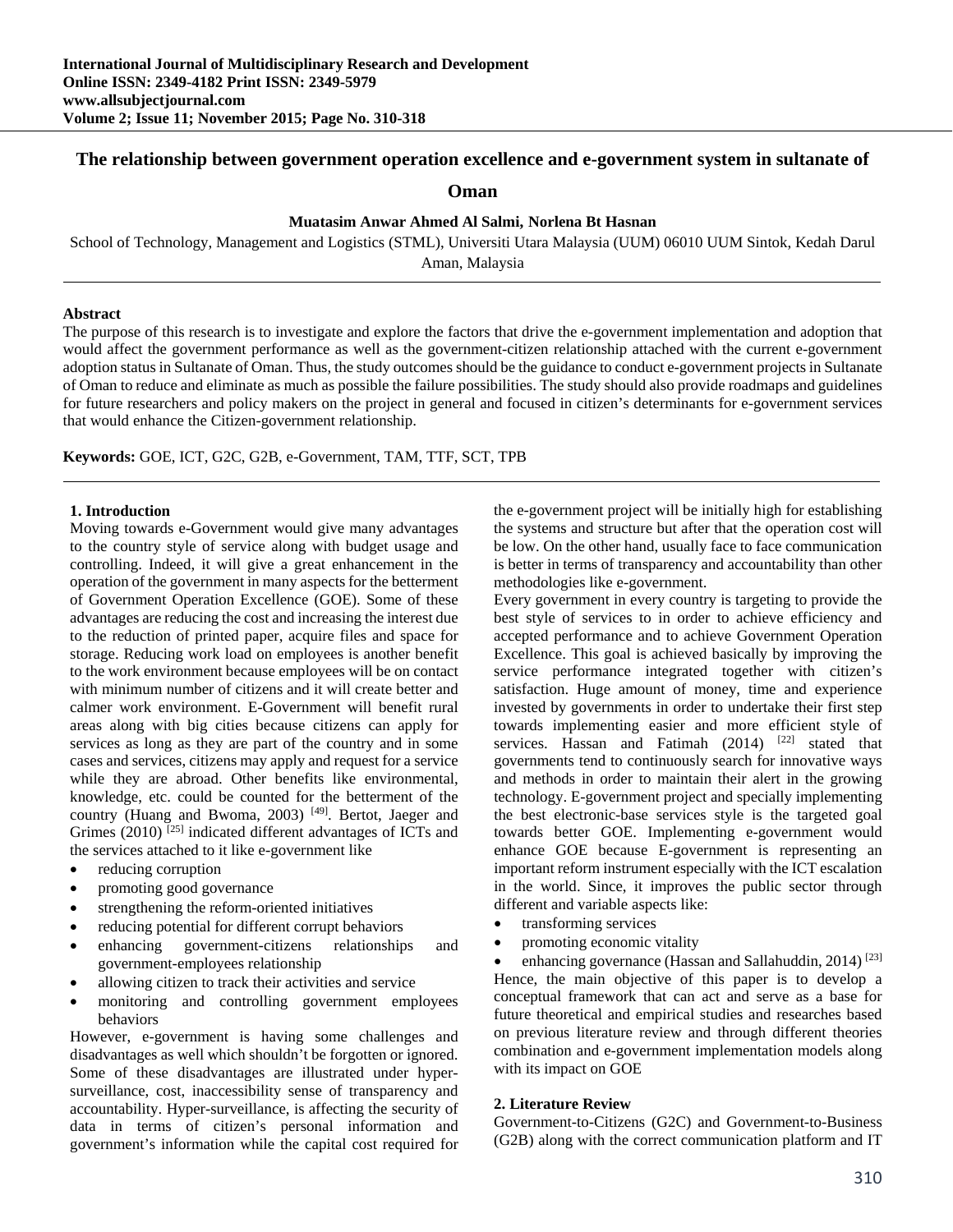infrastructure are also big parts of the project especially in developing countries. Government should study country environment and the acceptance from citizens towards the new service style and methodology. Hence, this study is putting serving citizens better and faster as the most priority goal. Attracting citizens and motivating them to use the new style will enhance and improve the acceptance to change and it will make the judgment of the project to be successful or failed.

Some scholars and researchers gave attention to G2C category through number of studies done to address the acceptance of citizens towards e-government project and how to enhance this acceptance as much as possible (Schaupp and Carter, 2005 Carter and Belanger, 2004; Lean *et al*., 2009) [36, 15, 16, 27]. Phang *et al*. (2005) investigated the technology acceptance from citizen's point of view. Hence, there are many factors affect citizens accepting the new style of service. However, social behavioral factors as an influencer to the citizen's acceptance were not included in those studies. For instance, banks faced a huge issue while offering its services by ATM machines. Since, many citizens considered this service unsecure service and they prefer to get face to face interaction with human officer (AL Zahrani, 2011)<sup>[9]</sup>. ALZahrani (2011)<sup>[9]</sup> discussed many factors which affect citizen's acceptance towards the new technology like attitude, social, control and trust. However, illustrating the citizen's acceptance from the technology aspects was not thoroughly discussed. Therefore, it is crucial to study the citizen's acceptance issue from the technology side as well as the social behavioral side in one study.

Gilmore and D'Souza (2006) <sup>[11]</sup> illustrated that it is an essential aspect to focus about the citizen in governments prospective and customer in companies prospective as the main factor while presenting a service style or changing the service approach. Hence, e-government should be presented as citizencentricity where it basically represent the difference between the delivered services against the desired one. Moreover, it would evaluate the current service delivery in terms of meeting citizen's expectation and needs by the following attributes:

- Service design coverage against user requirements
- User interfaces languages of use against available most common local used languages
- New services style and approach against conventional services offered earlier
- The reduction of citizens visits to higher level offices for completing desired services
- Governmental employees knowledge and familiarity with the services packaged and delivery for different user groups or individuals

Therefore, Chan *et al*. (2010) [21], Vencatachellum & Pudaruth (2010) [24], Abdulwahab & Dahalin (2011), Keramati & Chelbi (2011) [26], Lessa *et al*. (2011) [38], Alzahrani & Goodwin  $(2012)$ <sup>[10]</sup> adopted different empirical study in order to have a system facilitating e-government as more of citizen-centricity and to influence citizens and their intentions to use as the main goal. As per these recent empirical studies, it was shown that the facilitating conditions along with effort expectancy and performance expectancy has a significant impact as control factors that influences directly citizens' intention to use and it will keep e-government upon to citizens' desire and requirements. Citizens engagement is illustrated as a way of improving citizens' trust in governments and from it the

government-citizens relationship to be more citizen-centricity system (Bonsón et.al, 2012)  $[20]$ .

Venkatesh *et al*. (2003) [46] defines facilitating conditions as the degree that individuals believe that organizational and technical infrastructure exists to support the system and it represents the existence resource factors one's perception like, money, time and technology factors that would facilitate or at least inhibit the latter from being utilized. ALZahrani (2011) [9] insisted that facilitating conditions part of the e-government adoption have a significant effect on consumers' intentions to use and it is considered as an important barrier and a significant control factor as well. There are two main dimensions included in facilitating conditions aspect which are:

- Resource factors, such as, time and money
- Technology factors, like: knowledge and country infrastructure.

Indeed, the absence of such facilities in both dimensions would affect the intention to use by citizens and lead to impede adoption of the approach. ALZahrani  $(2011)$  <sup>[9]</sup> further illustrated that facilitating conditions contains two main elements which are:

- Technology support, the perception about defining the resources needed in order to use e-government services, such as, PCs and Internet services,
- Government support, the perceptions about defining the efforts from government that prompt and motivate various issues and aspects related to e-government services.

Government and technology support reflects the citizens' beliefs about government role in facilitating Internet usage along with turning the project of e-government into reality. The study seeks mainly to investigate citizens' viewpoints and feedback about this role. Al-Shafi  $(2009)$ <sup>[37]</sup> argued that since e-government service is considered relatively new technology, citizens' perceptions and viewpoints about their government's role are considerably important for the project's adoption process. The more the government is perceived in playing an effective and active role in supporting e-government project as of technology or normal governmental support, the more individual citizen will be willing to use the service which will increase the intention to use.

Researchers in the field of technology studies (e.g. Moore and Benbasat, 1991; Thompson *et al*., 1991; Taylor and Todd, 1995; Venkatesh and Speier, 1999; Chau and Hu, 2002; Venkatesh *et al*., 2003; Chang *et al*., 2006) [34, 43, 41, 42, 47, 18, 19, 46,

<sup>17]</sup> found that facilitating conditions construct has a valid positive effect on e-government project and especially the innovation use and it is found that it can be considered as a significant technology use predictor.

In this study, facilitating conditions was measured by taking the perception of being able to assess required resources and to obtain some knowledge and the necessary support required to use services of e-government.

Venkatesh *et al*. (2003) [46] defines effort expectancy as the ease degree associated with the system use. Barua (2012) <sup>[29]</sup> argued that it has a positive impact on the intention to use by different users from citizens or governmental employees towards the e-governance application system use. Barua (2012) [29] argued that this construct would have a significant effect especially in determining information technology user acceptance.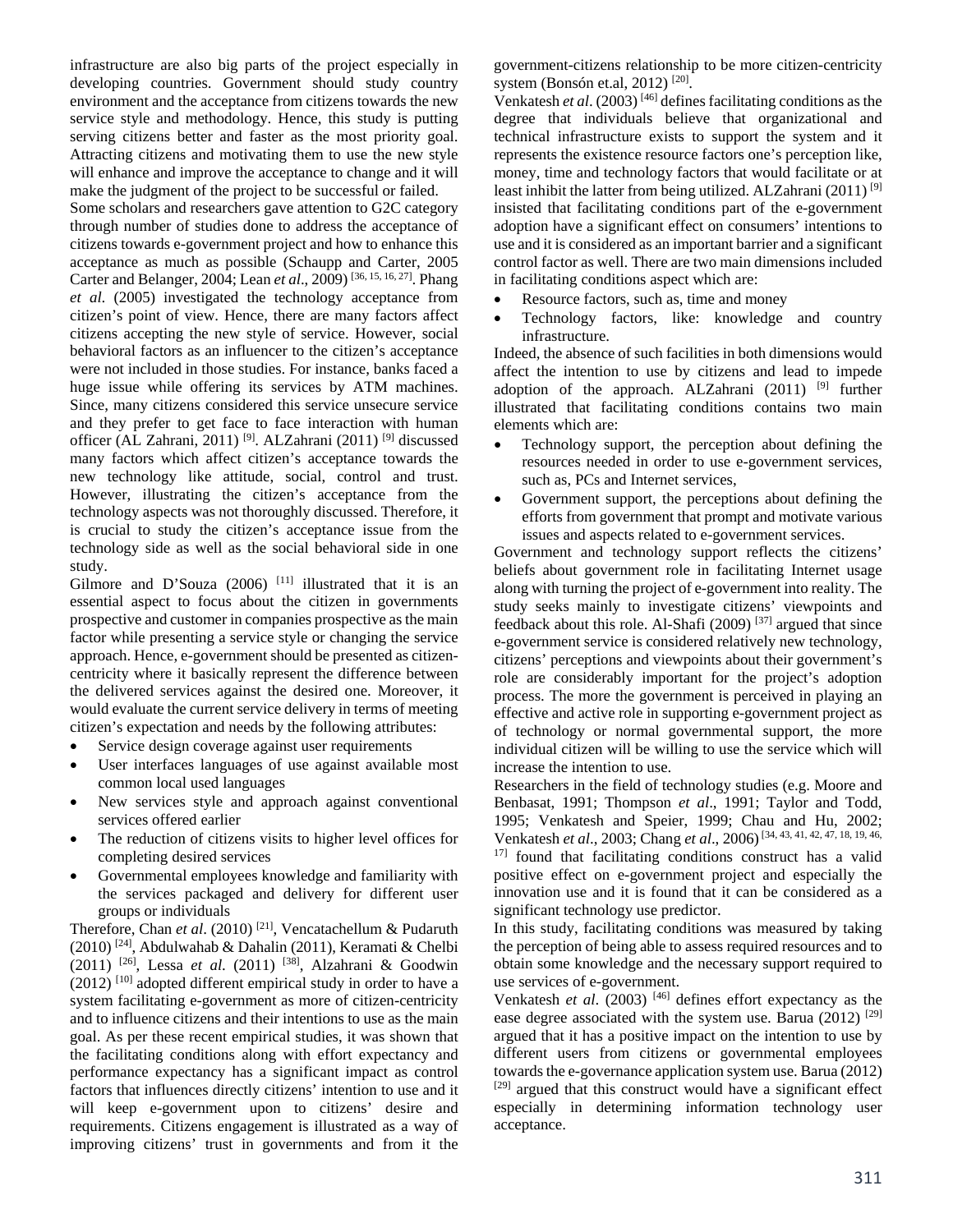Venkatesh *et al*. (2003) [46] defines performance expectancy as "the degree to which individuals believe that using a system will help them improve their job performance" and it basically contains five different variables which are:

- performance expectancy
- extrinsic motivation
- $\bullet$  iob-fit
- relative advantage
- outcome expectations

In this study, performance expectancy is measured by taking the perceptions of using e-government services in benefits prospective such as saving of money, time and effort along with facilitating communication between citizens and government, improving the government services quality (AlAwadhi and Morris, 2009: Al-Shafi *et al*., 2009) [39, 37]. Al-Shafi *et al.* (2009)<sup>[37]</sup> argued that performance expectancy was found to be a very strong intention to use predictor of IT.

Unger & Dougherty (2013)  $[44]$  argued that E-government is considered and counted as an important government's improvement strategy as one of the most governmental reform leading aspects. However, there is delay in the improvement rate that is especially in developing countries. This delay is due to many aspects like corruption, weak financial planning, lack of good governance, technology shortage in knowledge and availability, investments weakness and the main aspects is the lack in government trust as a lack in government-citizen relationship (Cable, 2013; Hassan and Fatimah, 2014) [14, 22].

#### **2.1. Oman e-Government status**

In Sultanate of Oman there are a sum of 42 governments and governmental agencies, nine main regions with a total population of 3,992 million citizens upon to the last conducted national count in 2014. Where 56.6% are Local citizens and 43.3% expats (NCSI, 2014). Sultanate of Oman has two main telecommunication organizations which are Omantel and Ooredoo. Although Sultanate of Oman has invested heavily in development and diffusion of e-Government over the last years but adoption has been still not up to the desired level due to some aspects like: limited internet access and low ownership of computers. Hence, other means need to be found in order to achieve successful e-Government in the Sultanate (Al-Hadidi, 2010). The lack of a legal framework that would identify specific guidelines and regulations regarding the electronic data usage as governmental support in facilitating conditions is one of the main limitations of the concept of e-government in Oman. Furthermore, Omani government have to provide new laws to regulate and control Internet, which will basically control the relations between service providers (Omantel and Ooredoo through TRA) and users (public citizens and different organizations). Additionally, usability and information quality factors are affecting the e-government implementation efficiency in Oman (Abanumy *et al*., 2005) [2].

Oman still need to put considerable efforts in order to become accessible websites and to review the accessibility related to policies that will accelerate the transition to accessible e-Government. Moreover, it should take into consideration that these services and system must serve all kinds of citizens. Hence, it should be citizen-centricity system specified for citizens desire and upon to their needs. On the other hand, IT infrastructure is essential in developing websites and complete system approach with the service delivery which force the government to invest more in this subject (Omari, 2013)<sup>[12]</sup>.

The current e-government situation in Oman is that some of the ministries and government agencies have their own websites that allows citizens to check for the required information and to download or upload forms and requests. However, the service flow internally within the ministry and externally from this ministry to other ministries is not indicated or observed. This keeps the citizens reach the ministry frequently in order to check the service request situation and also to take it to the other agency or ministry  $-$  if required  $-$  to finish the progress their till the service completed. Janssen et. al  $(2011)$  <sup>[28]</sup> illustrated that the majority of citizens and businesses in different countries which are using e-government still unfortunately have to deal with multiple different public organizations. Therefore, these organizations need to collaborate with each other and cannot operate in isolation anymore. Moreover, Governments should provide coherence between various administrative government units and agencies so that they work to complement and complete each other in one combined connected system (Al-Khouri, 2011) [4]

Another issue in the current e-government situation in Oman is observed from the empirical study conducted by Ashrafi and Murtaza (2011) it was about the knowledge of services and benefits that government is providing using ICT (egovernment) and the results show that only few number of the sample have knowledge about it. Hence, this show that there is a huge gap in marketing services and in the delivery of services. Moreover, Al-Azri, Al-Salti and Al-Karaghouli  $(2010)$ <sup>[3]</sup> conducted a qualitative research by conducting many interviews in Sultanate of Oman. Most of the interviewees stated that the E-government initiative services have to be marketed aggressively to end users. On the other hand, the accessibility of web along with the integration and connectivity of various government agencies is considered as one of the major factors that affect the e-government development in the Sultanate (Al-Busaid and Weerakkody, 2010; Sarrayrih and Sriram, 2014)<sup>[30, 33]</sup>.

## **3. Research Framework of E-Government**

The part of learning and influence in an official choice to purchase into the development is a normal for the hypothesis. Rogers (1976) examines people's reactions and how a few people acknowledge and accept change on an individual premise while others are affected by administration, social influence or social gathering (Zhenhua *et al*., 2011) [48]. It is exceptionally paramount that pioneers and trend-setters of egovernment comprehend the dynamic and evolutionary aspects of the complete progress of the project and to keep it under surveillance within and after completing the project. This will help to support clients to be effective when executing new technology. The following diagram explains the technology acceptance model:

The figure explains the relationship between the perceived usefulness and perceived ease of use with attitudes and further the intension of the user for the usage.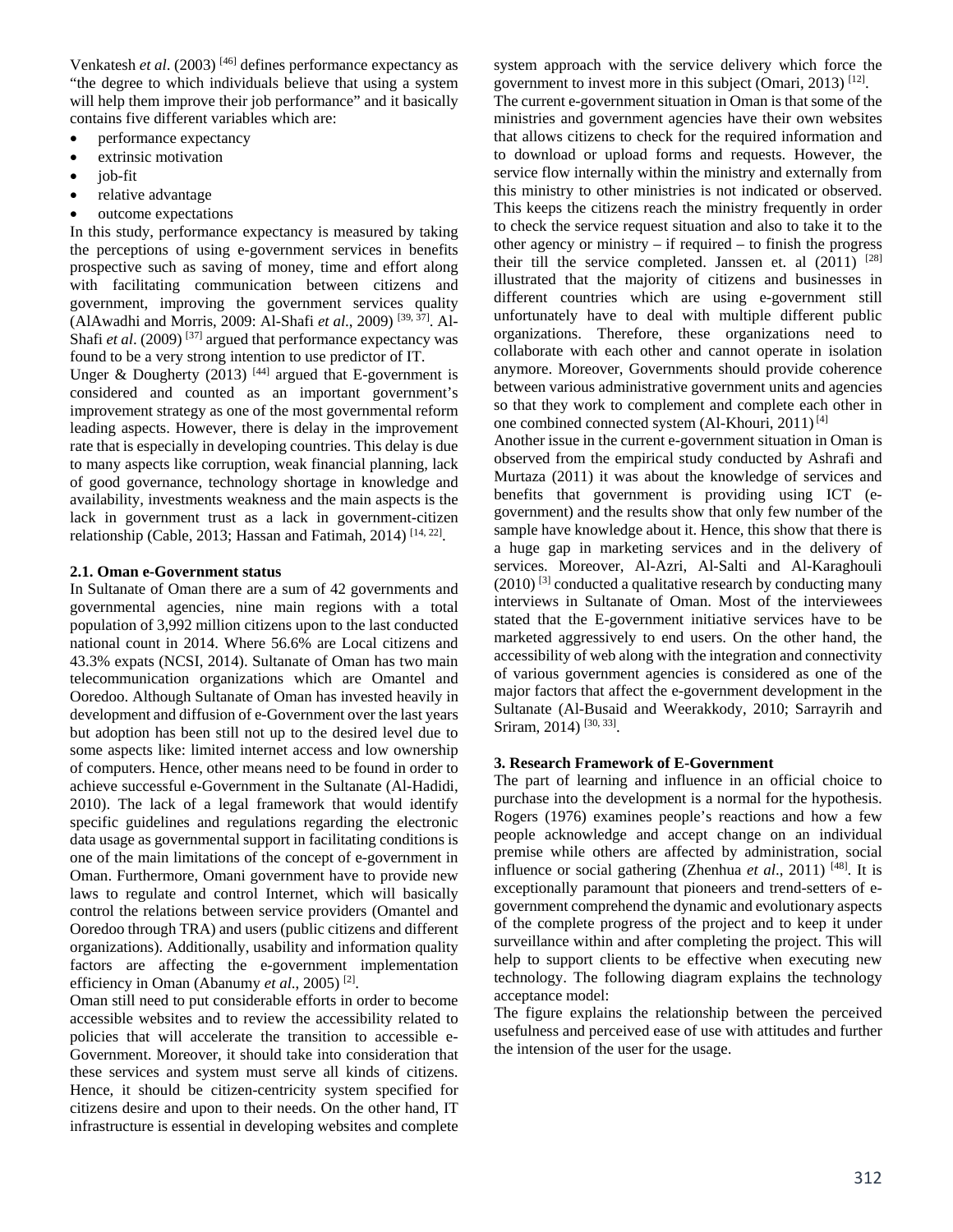

**Fig 1:** TAM & TTF (Zhenhua et. al, 2011)<sup>[48]</sup>

Upon to Zhenhua et al. (2011) <sup>[48]</sup> Technology Acceptance Model (TAM) and Task Technology Fit (TTF) could be combined together in order:to get the following model:



**Fig 2:** TAM & TTF Conceptual model (Zhenhua et. al, 2011) [48]

However, in e-government it is only a service issue therefore, product satisfaction is not required to join the model. This makes the model changed to be as following without product part: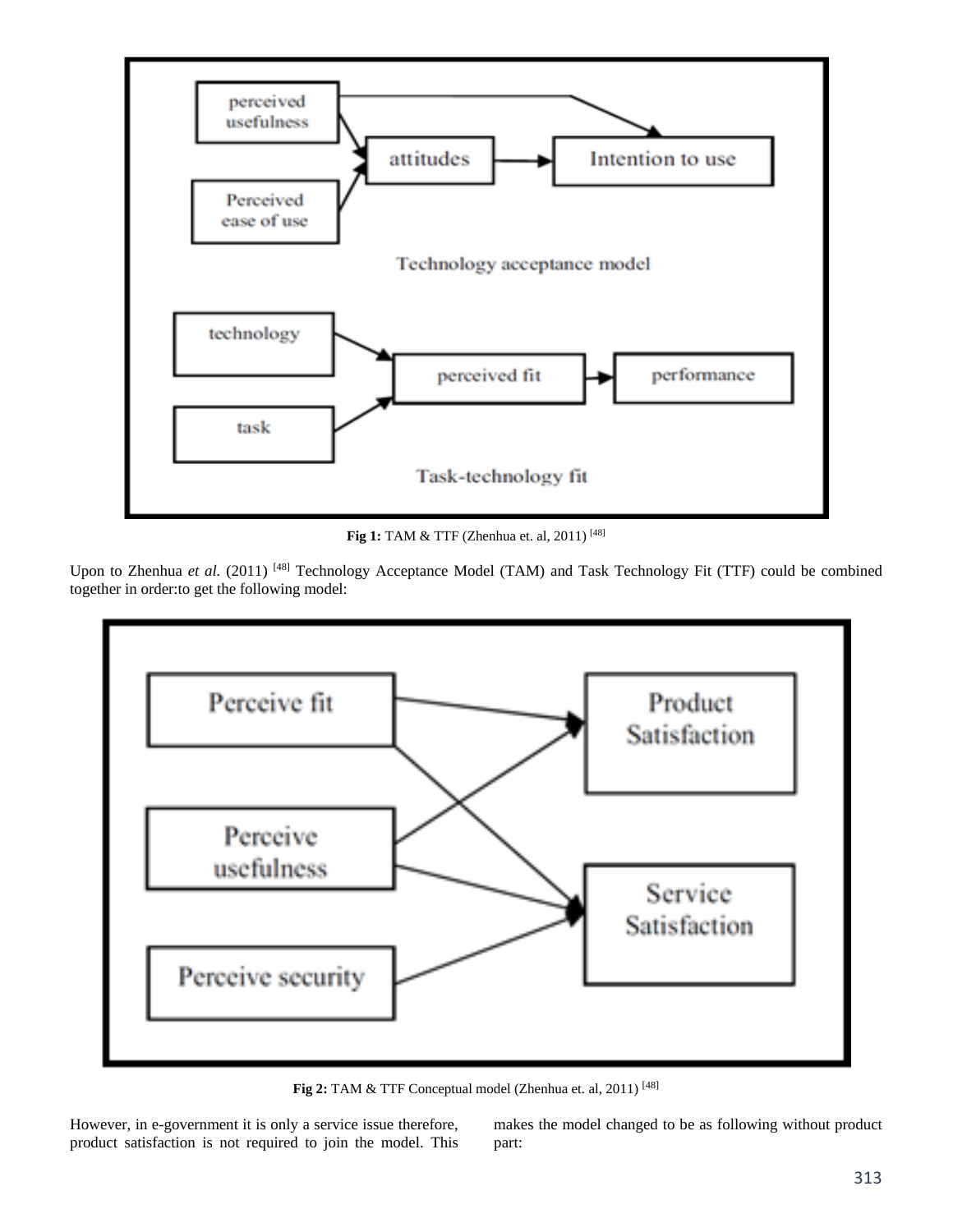

**Fig 3:** TAM + TTF for e-government

This part is the intention to use according to the technology point of view. On the other hand, Tao (2008) suggested a Social Cognitive Theory (SCT) model which is the behavioral point of view: Social Cognitive Theory (SCT) model (Tao, 2008)



**Fig 4:** Social Cognitive Theory (SCT) model (Tao, 2008)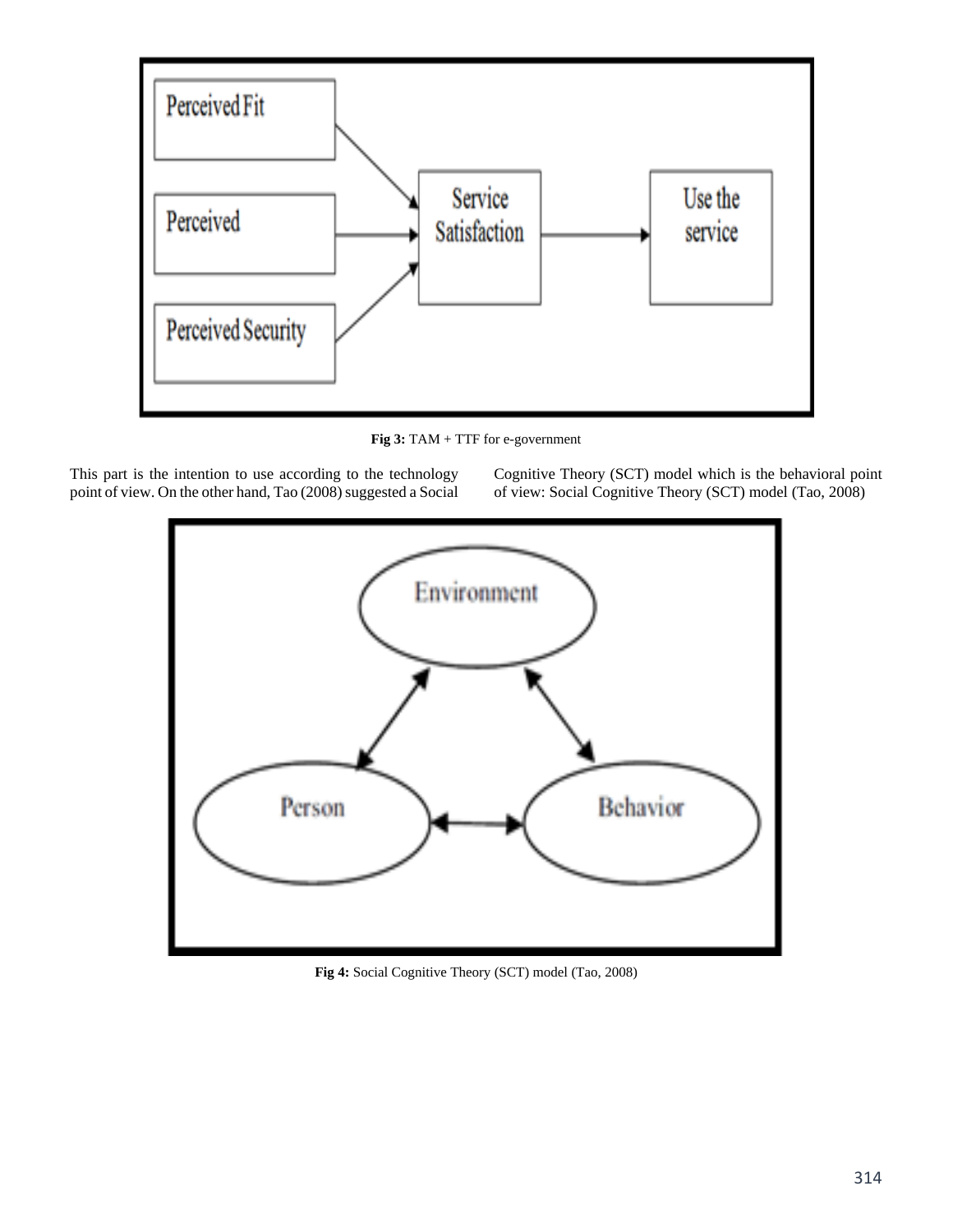Therefore, due to all theories and models listed above, the report is suggesting the following model:



**Fig 5:** Combine TAM, TTF and SCT

Combining all previous theories and models, the following model will be obtained:



**Fig 6:** The Research's Framework

Final Simplify the model of the research to have the main independent variable in the study which is the e-government and the desired goal to be achieved is GOE which is the dependent Variable. The combined modified theories of TAM

and TTF will take place as the first moderator and called as technological intention to use along with the SCT theory to be as Behavioral intention to use moderator. Figure 3.13 is showing the research's framework overview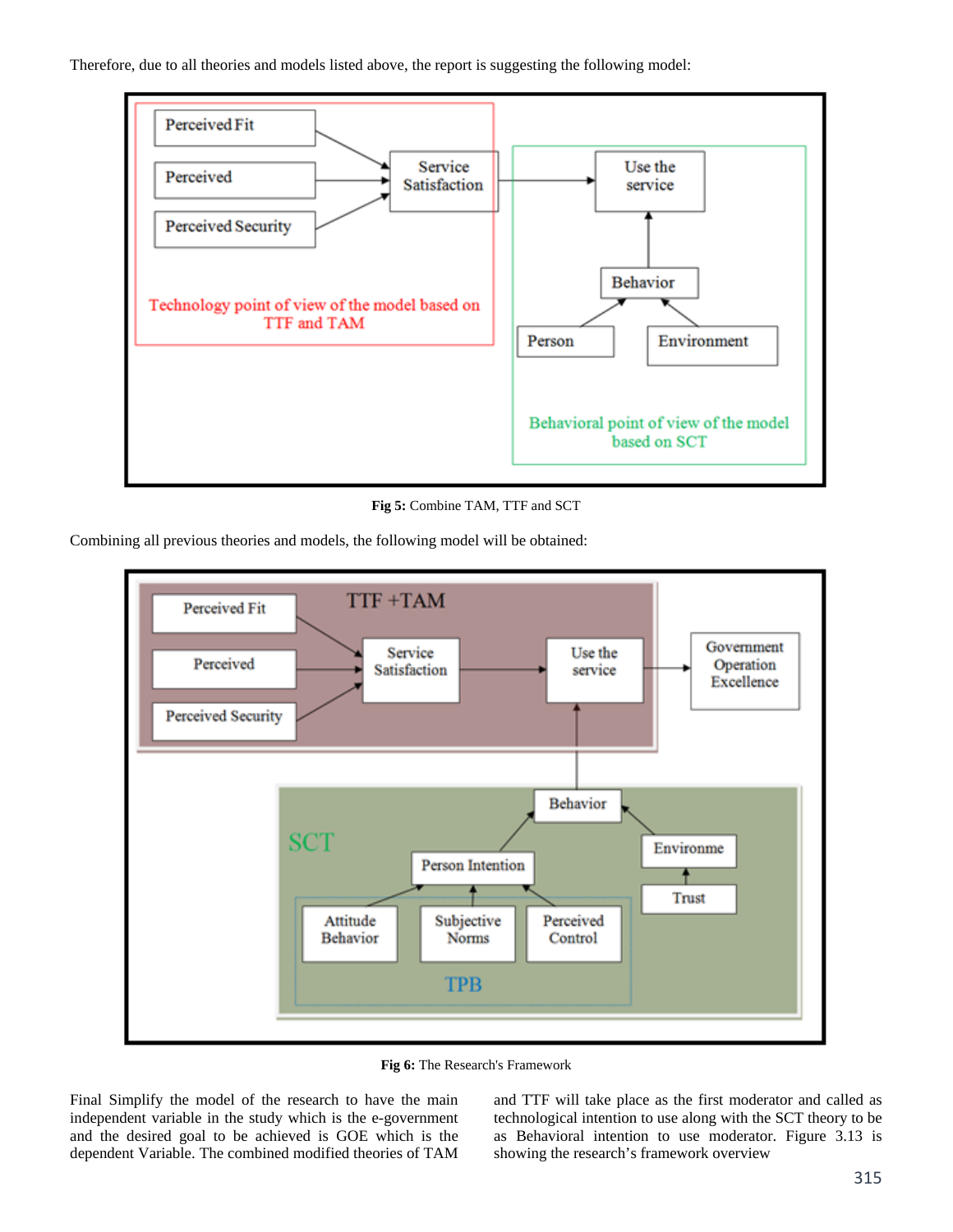

**Fig 7:** Research Framework

## **Suggestions and Conclusions**

Omani government needs to consider different basic factors in order to be more effective and efficient in the implementation of e-Government system. Thus, e-Government system is playing an essential and important role in the transformation process in modernizing work instruments, enhancement of governance and improving government-citizens relationship. This study has provided a conceptual framework that can assist for further research in the e-government field especially in government-citizens relationship to enhance GOE. It is evident that citizen's acceptance would promote GOE especially by creating an efficient, effective and transparent technical and behavioral intention to use. "The most important issue in implementing successful e-Government is the citizens' acceptance and usage. The citizens need to be trained and educated to use the e-portal services available in the corresponding structure." (Mohammed and Sriram, 2014) [33].

## **Limitations and Future Scope**

This study was limited to the conceptual literature, thus it would be better and useful for future studies to give more focus on other e-government aspects and criteria such as trust of public sector (Hassan and Fatimah, 2014)<sup>[22]</sup>. Extending the research to have empirical surveys would contribute significantly to the literature, especially at the level of citizens in the developing countries.

## **References**

- 1. Abdulwahab L, Dahalin ZM. A Conceptual Model of Unified Theory of Acceptance and Use of Technology (UTAUT) Modification with Management Effectiveness and Program Effectiveness in Context of Telecentre," African Scientist, 2010.
- 2. Abanumy A, Al-Badi A, Mayhew P. Website Accessibility: in-Depth Evaluation of Saudi Arabia and Oman the Electronic Journal of 2005; 3(3):99-106. available online at www.ejeg.com
- 3. Al-Azri A, Al-Salti Z, Al-Karaghouli W. The successful implementation of e-government transformation: a case study in Oman. EMCIS, 2010.
- 4. Al-Khouri AM, Bachlaghem M. Towards Federated e-Identity Management across the GCC: A Solution's Framework, Global Journal of Strategies & Governance. 2011; 4(1):30-49.
- 5. Al-Khouri AM, Bal J. Electronic Government in the GCC Countries. International Journal of Social Sciences. 2007; 1(2):83-98.
- 6. Al-Khouri AM. Emerging Markets and Digital Economy: Building Trust in The Virtual World. International Journal of Innovation in the Digital Economy, 2012a; 3(2):57-69.
- 7. Al-Khouri AM. PKI in Government Digital Identity Management Systems. The European Journal of e-Practice, 2012b; 14:4-21.
- 8. Ahmed Al-Hadidi, Yacine Rezgui. Adoption and Di usion of m-Government: Challenges and Future Directions for Research, HAL, Advances in Information and Communication Technology, Cardiff University, UK, 2014.
- 9. Ahmed Ibrahim Al-Zahrani. Web-based e-Government Services Acceptance for G2C: A Structural Equation Modeling Approach, De Montfort University, UK, 2011.
- 10. Alzahrani ME, Goodwin RD. Towards a UTAUT based Model for the Study of EGovernment Citizen Acceptance in Saudi Arabia, World Academy of Science, Engineering and Technology, 2012.
- 11. Andrew Gilmore, Clare D'Souza. Service excellence in egovernance issues: An Indian case study, JOAAG, India, 2006.
- 12. Asem Omari., Technology Adoption In The Arabian Gulf Countries: The Case Of E-Government, International Journal of Computer Science, Engineering and Information Technology (IJCSEIT), Hail University, Kingdom of Saudi Arabia, 2013.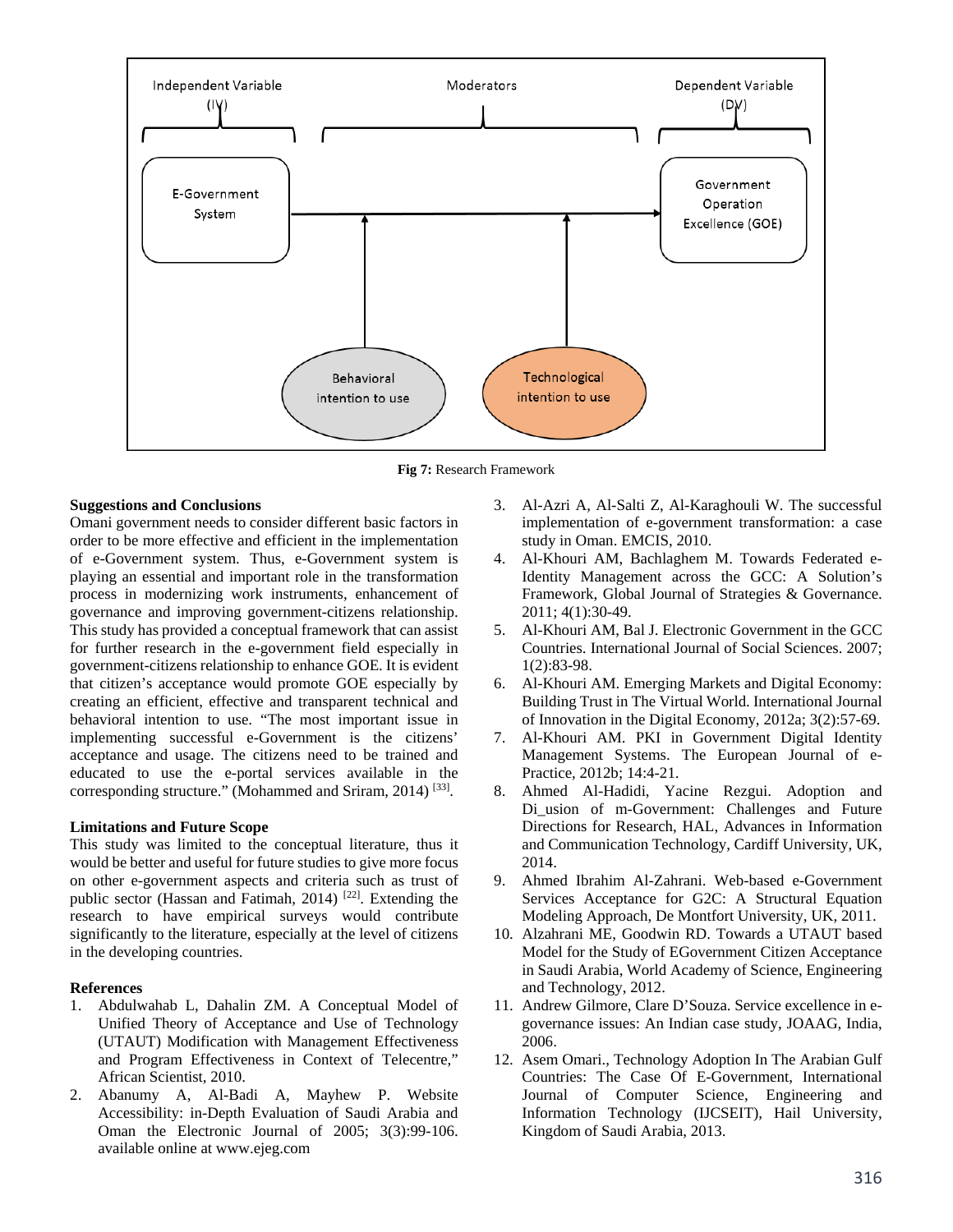- 13. Ashrafi Rafi, Murtaza Muhammed. Use and Impact of ICT on SMEs in Oman. Electron. J. Inf. Syst. Eval. 2008; 11(3):125.
- 14. Cable V. Transparency & trust: enhancing the transparency of UK company ownership and increasing trust in UK business. IDBR, Retrieved November 10, 2013 from

https://www.gov.uk/government/uploads/system/uploads/ attachment\_data/file/212079/bis-13-959-transparencyand-trust-enhancing-the-transparency-of-uk-companyownership-and-increaing-trust-in-uk-business.pdf

- 15. Carter L, Belanger F. The Utilization of services: citizen trust, innovation and acceptance factors. Information Systems Journal. 2004.
- 16. Carter L, Belanger F. the Influence of Perceived Characteristics of Innovating on e-Government Adoption, 2004.
- 17. Hung S, Chang C, Yu T. Determinants of user acceptance of the e-Government services: The case of online tax filing and payment system, Government Information Quarterly, 2006; 23:97-122.
- 18. Chau PYK, Hu PJ. Examining a Model of Information Technology Acceptance by Individual Professionals: An Exploratory Study, Journal of Management Information Systems. 2002; 18(4):191-229.
- 19. Chau PYK, Hu PJ. Investigating Healthcare Professionals' Decisions to Accept Telemedicine Technology: An Empirical Test of Competing Theories, Information and Management 2002; 39:297-311.
- 20. Enrique Bonsón, Lourdes Torres, Sonia Royo, Francisco Flores, Local E-Government 2.0: Social Media And Corporate Transparency In Municipalities, Sector Público, Spain, 2012.
- 21. Frank KY, Chan YL, James Thong, Vishwanath. Venkatesh, Sue. A Brown, Paul J.H Hu and Kar. Yan Tam, Modelling Citizen Satisfaction with Mandatory Adoption of E- Government Technology, Journal of the Association for Information Systems, 2010.
- 22. Hassan Alaaraj, Fatimah Wati Ibrahim. The Influence of E-government Practices on the Public Trust in Lebanon, International SAMANM Journal of Finance and Accounting, UUM, Malaysia, 2014.
- 23. Hassan Alaaraj, Sallahuddin Hassan. Developing SWOT/ TOWS Strategic Matrix for Egovernment in Lebanon, IJMRD, UUM, Malaysia, 2014.
- 24. Indeeran Vencatachellum, Sharmila Pudaruth. Investigating E-Government Services Uptake in Mauritius: A User's Perspective, International Research Symposium in Service Management, Mauritius, 2010.
- 25. John Bertot C, Paul Jaeger T, Justin Grimes M. Using ICTs to create a culture of transparency: E-government and social media as openness and anti-corruption tools for societies, ELSEVIER, USA, 2010.
- 26. Keramati A, Chelbi A. The Adoption of E-Government Services by Employees in Iran, Case Study: Rasht Municipality", Department of Business Administration and Social Sciences, Lulea University of Technology. 2011.
- 27. Lean OK, Zailani S, Ramayah T, Fernando Y. Factors Influencing Intention to use e-Government services among citizens in Malaysia, International Journal of Information Management, Malaysia, 2009.
- 28. Marijn Janssen, Vishanth Weerakkody, Yogesh Dwivedi K. ransformational change and business process reengineering (BPR): Lessons from the British and Dutch public sector, Elsevier, UK, 2011.
- 29. Mithun Barua, E-Governance Adoption In Government Organization Of India, International Journal of Managing Public Sector Information and Communication Technologies (IJMPICT), India, 2012.
- 30. Moaman Al-Busaidy, Vishanth Weerakkody. The egovernment implementation directions in Oman: A Preliminary Investigation, European and Mediterranean Conference on Information Systems, Abu Dhabi, UAE, 2010.
- 31. Moaman Al-Busaidy, Vishanth Weerakkody. Transforming Government: People, Process and Policy Egovernment diffusion in Oman: a public sector employees' perspective, Emerald, UUM Malaysia, 2009.
- 32. Mohammad Alomari, Peter Woods, Kuldeep Sandhu. Predictors for e-government adoption in Jordan, Emerald, Griffith University, Brisbane, Australia, 2012.
- 33. Mohammed SA, Sriram B. Major challenges in developing a successful e-government: A review on the Sultanate of Oman, Elsevier, Sur University College, Oman, 2014.
- 34. Moore GC, Benbasat I. Development of an Instrument to Measure the Perceptions, of Adopting an Information Technology Innovation, Information Systems Research 1991, 2(3),
- 35. NCSI, National Centre for Statistics and Information. [online] Available at, 2014. <http://www.ncsi.gov.om> [Accessed 20 April 2015].
- 36. Schaupp C, Carter L. E-voting: from apathy to adoption, International Journal of Public Sector Management., 2005.
- 37. Shafi Homoud Al-Shafi. Factors Affecting E-Government Implementation and Adoption in the State Of Qatar, Brunel University, London, Uk, 2009.
- 38. Solomon Neqash Lemma Lessa, Donald L. Amoroso, Acceptance of WoredaNet E-Government Services in Ethopia: Applying the UTAUT Model", Proceedings of the Seventheenth American Conference on Information Systems, Detroit, Michigan, 2011.
- 39. Suha AlAwadhi, Anne Morris. Factors Influencing the Adoption of E-government Services, ACADEMY PUBLISHER, JOURNAL OF SOFTWARE, Kuwait University/Library & Information Science Department, Kuwait, 2009.
- 40. Tao Zhou, Explaining Virtual Community User Knowledge Sharing based on Social Cognitive Theory, IEEE, China, 2008.
- 41. Taylor S, Todd PA. Assessing IT Usage: The Role of Prior Experience, MIS Quarterly 1995a; 19(4):561-570.
- 42. Taylor S, Todd PA. Understanding Information Technology Usage: A Test of Competing Models, Information Systems Research 1995b; 6(2):145-176.
- 43. Thompson RL, Higgins CA, Howell JM. Personal Computing Toward a Conceptual Model of Utilization, MIS Quarterly 1991; 15(1):125-143.
- 44. Unger P, Dougherty R. Accreditation: Facilitating world trade. International Accreditation Forum. Retrieved July 18, 2013 from http://www.iaf.nu/articles/World\_Accreditation\_Day\_20 13/272